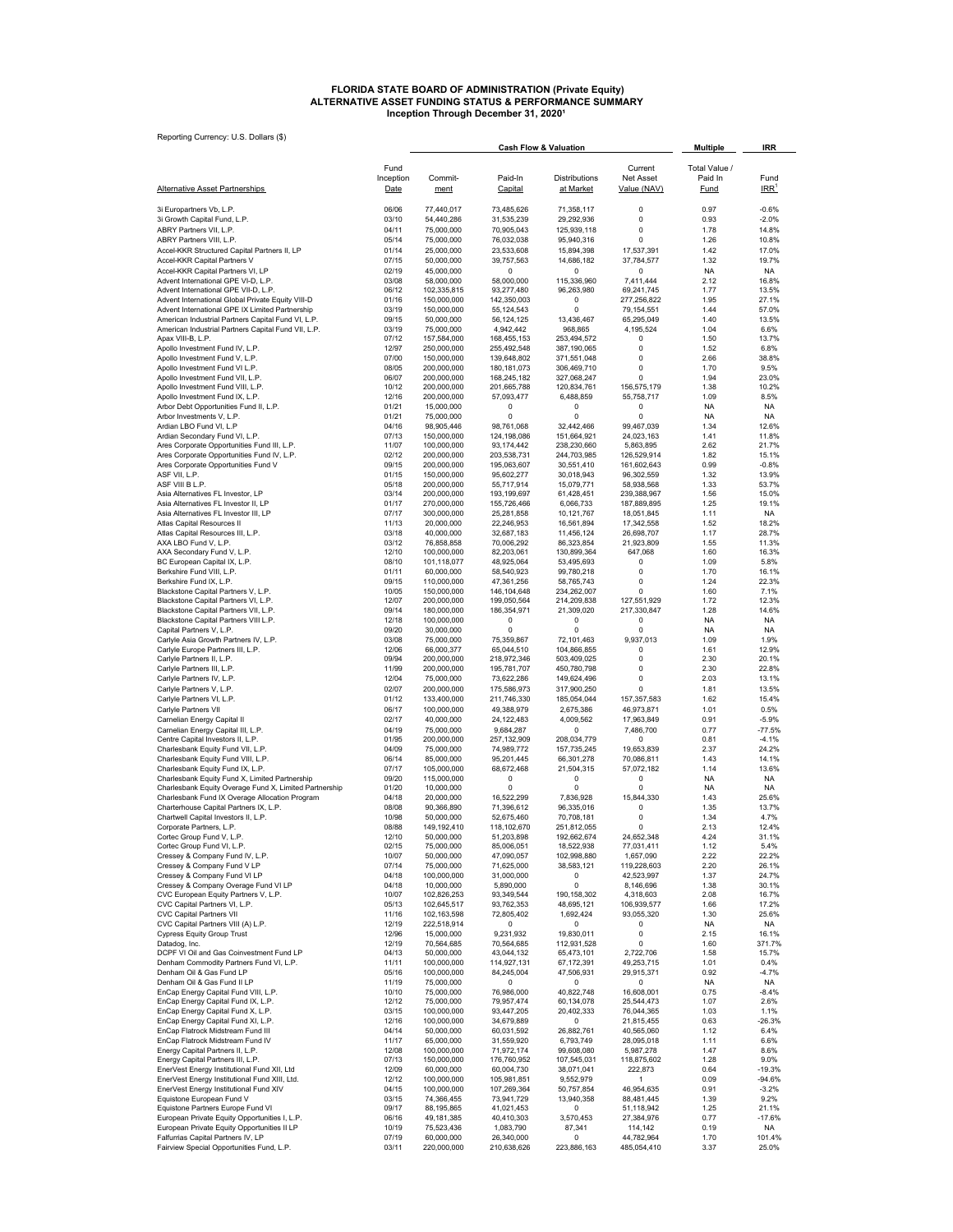| Reporting Currency: U.S. Dollars (\$)                                                                               |                           | <b>Cash Flow &amp; Valuation</b> |                            |                             |                                            | <b>Multiple</b>                  | IRR                      |  |
|---------------------------------------------------------------------------------------------------------------------|---------------------------|----------------------------------|----------------------------|-----------------------------|--------------------------------------------|----------------------------------|--------------------------|--|
| Alternative Asset Partnerships                                                                                      | Fund<br>Inception<br>Date | Commit-<br>ment                  | Paid-In<br>Capital         | Distributions<br>at Market  | Current<br><b>Net Asset</b><br>Value (NAV) | Total Value /<br>Paid In<br>Fund | Fund<br>IRR <sup>1</sup> |  |
|                                                                                                                     |                           |                                  |                            |                             |                                            |                                  |                          |  |
| Fairview Special Opportunities Fund II<br>Fairview Ventures Fund II, L.P.                                           | 02/15<br>11/02            | 87,000,000<br>50,000,000         | 84,829,471<br>50,000,000   | 9,161,346<br>67,065,957     | 205,236,118<br>0                           | 2.53<br>1.34                     | 30.9%<br>3.9%            |  |
| Fairview Ventures III, L.P.                                                                                         | 03/06                     | 75,000,000                       | 73,800,000                 | 134,937,967                 | 0                                          | 1.83                             | 11.8%                    |  |
| First Reserve Fund XI, L.P.<br>First Reserve Fund XII, L.P.                                                         | 07/06<br>07/08            | 100,000,000<br>200,000,000       | 100,000,000<br>210,333,084 | 63,007,054<br>100,942,987   | 1,157,968<br>10,798,449                    | 0.64<br>0.53                     | $-9.5%$<br>$-14.6%$      |  |
| Francisco Partners III, L.P.                                                                                        | 08/09                     | 75,000,000                       | 68,512,500                 | 133,796,215                 | 74,349,273                                 | 3.04                             | 22.8%                    |  |
| Francisco Partners IV, LP                                                                                           | 06/14                     | 75,000,000                       | 73,087,500                 | 72,758,666                  | 165,456,934                                | 3.26                             | 37.2%                    |  |
| Francisco Partners V, L.P.<br>Francisco Partners VI. L.P.                                                           | 08/17<br>11/19            | 75,000,000<br>100,000,000        | 59,625,000<br>0            | 0<br>0                      | 76,597,345<br>0                            | 1.28<br><b>NA</b>                | 17.7%<br><b>NA</b>       |  |
| FS Equity Partners V, L.P.                                                                                          | 07/02                     | 50,000,000                       | 40,136,967                 | 84,176,286                  | 0                                          | 2.10                             | 16.1%                    |  |
| FS Equity Partners VI, L.P.<br>FS Equity Partners VII, L.P.                                                         | 01/09<br>01/14            | 75,000,000<br>100,000,000        | 76,804,089<br>109,157,357  | 209,085,529<br>30,398,498   | 25,544,695<br>110,266,544                  | 3.05<br>1.29                     | 23.2%<br>8.0%            |  |
| FS Equity Partners VIII, L.P.                                                                                       | 05/18                     | 100,000,000                      | 32,632,691                 | 1,514,227                   | 27,648,806                                 | 0.89                             | $-11.1%$                 |  |
| Gores Capital Partners, L.P.                                                                                        | 08/03                     | 50,000,000                       | 47,063,636                 | 60,965,147                  | 0                                          | 1.30                             | 8.4%                     |  |
| Gores Capital Partners II, L.P.<br>Gores Capital Partners III, L.P.                                                 | 03/07<br>08/09            | 50,000,000<br>125,000,000        | 45,307,913<br>105,124,539  | 51,590,459<br>104,839,695   | 0<br>0                                     | 1.14<br>1.00                     | 3.8%<br>$-0.1%$          |  |
| Green Equity Investors III, L.P.                                                                                    | 09/98                     | 60,000,000                       | 54,613,145                 | 125,883,576                 | 0                                          | 2.31                             | 21.9%                    |  |
| Green Equity Investors IV, L.P.                                                                                     | 09/02                     | 100,000,000                      | 122,786,720                | 218,999,019                 | 0                                          | 1.78                             | 10.7%                    |  |
| Green Equity Investors V, L.P.<br>Green Equity Investors VI, L.P.                                                   | 11/06<br>09/11            | 100,000,000<br>190,000,000       | 101,347,021<br>193,567,043 | 196,627,503<br>242,730,354  | $\Omega$<br>0                              | 1.94<br>1.25                     | 17.4%<br>12.3%           |  |
| Grove Street Partners Buyout, L.P.                                                                                  | 01/06                     | 150,000,000                      | 151,012,757                | 224,607,554                 | 22,697,357                                 | 1.64                             | 10.4%                    |  |
| Grove Street Partners Buyout II, L.P.<br>Grove Street Partners Ventures, L.P.                                       | 10/10<br>05/04            | 230,000,000<br>200,000,000       | 226,949,590<br>213,828,809 | 166,301,866<br>333,558,289  | 198,938,118<br>0                           | 1.61<br>1.56                     | 13.6%<br>7.2%            |  |
| Grove Street Partners Ventures II, L.P.                                                                             | 02/08                     | 200,000,000                      | 219,576,910                | 408,075,804                 | 350,961,266                                | 3.46                             | 22.6%                    |  |
| Grove Street Partners Ventures III, L.P.                                                                            | 08/12                     | 150,000,000                      | 159,079,307                | 70,054,475                  | 353,291,102                                | 2.66                             | 23.4%                    |  |
| Hahn & Company III L.P.,<br>Hellman & Friedman Capital Partners V, L.P.                                             | 07/18<br>08/04            | 50,000,000<br>75,000,000         | 15,871,020<br>67,744,774   | 981,691<br>185,424,201      | 14,633,743<br>0                            | 0.98<br>2.74                     | $-1.7%$<br>29.4%         |  |
| Hellman & Friedman Capital Partners VI, L.P.                                                                        | 10/06                     | 100,000,000                      | 97,041,660                 | 173,450,549                 | 0                                          | 1.79                             | 12.6%                    |  |
| Hellman & Friedman Capital Partners VII, L.P.                                                                       | 09/08                     | 200,000,000                      | 191,357,716                | 479,615,286                 | 129,786,926                                | 3.18                             | 24.8%                    |  |
| Hellman & Friedman Capital Partners VIII, L.P.<br>Hellman & Friedman Capital Partners IX, L.P.                      | 09/14<br>04/18            | 200,000,000<br>250,000,000       | 202,735,985<br>114,114,981 | 37,385,526<br>$\Omega$      | 278,107,682<br>125,825,730                 | 1.56<br>1.10                     | 19.2%<br>NA.             |  |
| Hicks, Muse, Tate & Furst Equity Fund III, L.P.                                                                     | 05/96                     | 200,000,000                      | 210,258,927                | 186,304,423                 | $^{\circ}$                                 | 0.89                             | $-1.8%$                  |  |
| Hicks, Muse, Tate & Furst Equity Fund IV, L.P.                                                                      | 03/98                     | 400,000,000                      | 423,434,828                | 266,275,496                 | 0                                          | 0.63                             | $-8.8%$                  |  |
| Hicks, Muse, Tate & Furst Equity Fund V, L.P.<br>Inflexion Buyout Fund IV, L.P.                                     | 07/00<br>04/14            | 25,000,000<br>52,587,527         | 27,231,920<br>51,014,249   | 48,289,446<br>14,528,810    | 0<br>52,492,960                            | 1.77<br>1.31                     | 21.0%<br>10.3%           |  |
| Inflexion Enterprise Fund IV                                                                                        | 03/16                     | 19,982,149                       | 22,874,786                 | 6,749,492                   | 24,682,571                                 | 1.37                             | 17.7%                    |  |
| Inflexion Partnership Capital Fund I, L.P.                                                                          | 04/14                     | 26,372,724                       | 25,994,482                 | 13,057,456                  | 24,118,744                                 | 1.43                             | 15.8%                    |  |
| Insight Venture Partners Growth-Buyout Coinvestment Fund, L.P.<br>Insight Venture Partners VIII, L.P.               | 10/14<br>02/13            | 50,000,000<br>75,000,000         | 48,000,000<br>78,704,393   | 36, 357, 171<br>147,409,601 | 131,561,314<br>84,076,690                  | 3.50<br>2.94                     | 38.0%<br>22.4%           |  |
| Insight Venture Partners IX, L.P.                                                                                   | 10/14                     | 75,000,000                       | 76,759,181                 | 32,489,374                  | 206,232,247                                | 3.11                             | 32.1%                    |  |
| Investindustrial VI, L.P.                                                                                           | 10/15                     | 55,802,326                       | 52,834,621                 | 1,834,141                   | 66,484,485                                 | 1.29                             | 11.4%                    |  |
| Investindustrial VII L.P.<br>J.H. Whitney VII, L.P.                                                                 | 12/18<br>01/10            | 76,982,294<br>75,000,000         | 5,710,576<br>76,343,685    | 0<br>73,558,087             | 5,043,168<br>89,699,544                    | 0.88<br>2.14                     | $-14.4%$<br>15.6%        |  |
| Kelso Investment Associates VII, L.P.                                                                               | 06/03                     | 50,000,000                       | 47,514,909                 | 81,982,841                  | 0                                          | 1.73                             | 12.2%                    |  |
| Kelso Investment Associates VIII, L.P.                                                                              | 05/07                     | 100,000,000                      | 85,871,953                 | 135,469,605                 | 0                                          | 1.58                             | 13.8%                    |  |
| KKR Asian Fund II, L.P.<br>KKR Asian Fund III, L.P.                                                                 | 10/11<br>10/16            | 100,000,000<br>150,000,000       | 112,607,079<br>108,385,866 | 69,288,490<br>19,720,444    | 87,651,736<br>135,607,176                  | 1.39<br>1.43                     | 9.5%<br>29.5%            |  |
| KKR European Fund III, L.P.                                                                                         | 05/07                     | 58,757,859                       | 50,706,630                 | 53,362,696                  | 0                                          | 1.05                             | 1.8%                     |  |
| Kohlberg Investors V, L.P.<br>Kohlberg Investors VI, L.P.                                                           | 06/04<br>03/07            | 45,000,000<br>50,000,000         | 42,466,621<br>43,063,311   | 45,208,998<br>72,089,155    | 0<br>$\Omega$                              | 1.06<br>1.67                     | 1.2%<br>15.8%            |  |
| KPS Special Situations Supplemental Fund III, L.P.                                                                  | 06/09                     | 50,000,000                       | 31,912,535                 | 84,971,337                  | 236,178                                    | 2.67                             | 22.6%                    |  |
| KPS Special Situations Fund IV, L.P.                                                                                | 01/13                     | 150,000,000                      | 131,188,519                | 33,612,313                  | 143,439,157                                | 1.35                             | 16.7%                    |  |
| KPS Special Situations Fund V (A), LP<br>KPS Special Situations Mid-Cap Fund, LP                                    | 07/19<br>10/19            | 200,000,000<br>50,000,000        | 37,864,045<br>9,199,916    | 0<br>0                      | 37,644,055<br>9,425,453                    | 0.99<br>1.02                     | NA.<br>2.6%              |  |
| LCP FSBA Co-Invest Account                                                                                          | 01/16                     | 200,000,000                      | 112,275,753                | 49,960,521                  | 125,920,131                                | 1.57                             | 27.5%                    |  |
| Lexington Capital Partners IV, L.P.                                                                                 | 05/00                     | 200,000,000                      | 196,224,328                | 348,392,190                 | $\Omega$                                   | 1.78                             | 20.2%                    |  |
| Lexington Capital Partners V, L.P.<br>Lexington Capital Partners VI, L.P.                                           | 10/01<br>05/05            | 100,000,000<br>100,000,000       | 99,513,278<br>106,132,653  | 166,745,049<br>139,171,793  | 387,296<br>6,179,158                       | 1.68<br>1.37                     | 18.9%<br>6.5%            |  |
| Lexington Capital Partners VII, L.P.                                                                                | 01/09                     | 200,000,000                      | 174,592,348                | 239,485,693                 | 46,291,732                                 | 1.64                             | 14.1%                    |  |
| Lexington Capital Partners VIII, L.P.                                                                               | 08/13                     | 250,000,000                      | 222,252,099                | 143,647,264                 | 200,573,249                                | 1.55                             | 20.0%                    |  |
| Lexington Capital Partners IX, L.P.<br>Lexington CIP V-F-O                                                          | 02/18<br>01/20            | 250,000,000<br>200,000,000       | 62,752,872<br>13,662,000   | 13,128,661<br>0             | 91,531,191<br>13,378,368                   | 1.67<br>0.98                     | 198.5%<br>NA.            |  |
| Lexington Co-Investment Partners (Pools I & II), L.P.                                                               | 01/98                     | 500,000,000                      | 499,974,505                | 675,610,817                 | 0                                          | 1.35                             | 6.3%                     |  |
| Lexington Co-Investment Partners II (Pools III & IV), L.P.                                                          | 01/98                     | 500,000,000                      | 495,794,418                | 1,073,220,891               | 6,789,057                                  | 2.18                             | 23.4%                    |  |
| Lexington Co-Investment Partners 2005 (Pools I & II), L.F<br>Lexington Co-Investment Partners 2005 (Pool III), L.P. | 08/05<br>03/12            | 500,000,000<br>500,000,000       | 497,964,643<br>524,716,088 | 661,482,307<br>707,776,012  | 56,928,814<br>365,066,868                  | 1.44<br>2.04                     | 5.3%<br>18.6%            |  |
| Lexington Co-Investment Partners 2005 Pool IV                                                                       | 12/15                     | 500,000,000                      | 500,802,065                | 133,391,409                 | 615,829,060                                | 1.50                             | 22.9%                    |  |
| Lexington Co-Investment Partners V, L.P.                                                                            | 05/19                     | 150,000,000                      | 0                          | 0                           | 0                                          | NA                               | NA                       |  |
| Lexington Middle Market Investors III, L.P.<br>Liberty Partners Pool I                                              | 12/12<br>03/93            | 100,000,000<br>205,686,600       | 81,722,747<br>198.347.330  | 74,394,219<br>465,437,875   | 57,582,260<br>0                            | 1.61<br>2.35                     | 17.4%<br>20.7%           |  |
| Liberty Partners Pool II                                                                                            | 06/94                     | 359,789,821                      | 376,606,498                | 605,073,932                 | 0                                          | 1.61                             | 10.7%                    |  |
| Liberty Partners Pool III<br>Liberty Partners Pool IV                                                               | 06/96                     | 506,208,481                      | 529,232,632                | 538,362,219                 | 0<br>0                                     | 1.02                             | 0.4%                     |  |
| Liberty Partners Pool V                                                                                             | 12/98<br>03/99            | 195,075,745<br>329,664,359       | 198,104,313<br>347,297,915 | 132,103,527<br>396,920,863  | 0                                          | 0.67<br>1.14                     | $-19.2%$<br>2.7%         |  |
| Liberty Partners Pool VI                                                                                            | 03/02                     | 595,484,687                      | 1,315,567,216              | 1,128,135,042               | 13,000                                     | 0.86                             | $-6.6%$                  |  |
| Liberty Partners Pool VII                                                                                           | 12/05                     | 290,808,542                      | 251,874,140                | 210,667,930<br>0            | 2,559,626<br>0                             | 0.85                             | $-7.2%$                  |  |
| Liberty Partners Group II, L.P.<br>Lightbay Investment Partners LP                                                  | 05/08<br>12/16            | 9,766,830<br>50,000,000          | 741,589<br>35,821,194      | 1,365,774                   | 37,604,497                                 | 0.00<br>1.09                     | $-100.0%$<br>13.1%       |  |
| Lindsay, Goldberg & Bessemer II, L.P.                                                                               | 07/06                     | 100,000,000                      | 92,552,700                 | 137,178,856                 | $^{\circ}$                                 | 1.48                             | 8.0%                     |  |
| Lindsay, Goldberg & Bessemer III, L.P.<br>Livingbridge Enterprise 3 LP                                              | 07/08<br>12/18            | 100,000,000<br>32,305,168        | 92,507,383<br>5,297,858    | 109,182,421<br>0            | 0<br>4,083,588                             | 1.18<br>0.77                     | 6.8%<br>NA               |  |
| Livingbridge 7 LP                                                                                                   | 01/20                     | 79,484,938                       | 0                          | 0                           | 0                                          | ΝA                               | NA                       |  |
| MBK Partners Fund V, L.P.                                                                                           | 11/19                     | 100,000,000                      | 0                          | 0                           | 0                                          | NA                               | NA                       |  |
| Montagu Private Equity IV, L.P.<br>Montagu V                                                                        | 12/10<br>10/14            | 56,819,796<br>111,109,877        | 47,610,099<br>101,935,402  | 65,781,931<br>37,472,033    | 12,262,208<br>112,239,630                  | 1.64<br>1.47                     | 14.1%<br>20.8%           |  |
| Montagu VI L.P.                                                                                                     | 06/19                     | 85,323,261                       | 0                          | 0                           | 0                                          | NA                               | NA                       |  |
| New Mountain Partners II, L.P.                                                                                      | 03/04                     | 50,000,000                       | 40,792,023                 | 82,743,413                  | 588,290                                    | 2.04                             | 13.6%                    |  |
| New Mountain Partners III, L.P.<br>New Mountain Partners IV, L.P.                                                   | 03/07<br>10/12            | 100,000,000<br>100,000,000       | 93,727,133<br>89,703,570   | 166,694,998<br>142,727,228  | 54,170,886<br>0                            | 2.36<br>1.59                     | 13.8%<br>22.1%           |  |
| NIC Fund II Cayman, LP                                                                                              | 01/21                     | 38,742,796                       | 0                          | 0                           | 0                                          | NA                               | NA                       |  |
| OpCapita Consumer Opportunities Fund II                                                                             | 04/16                     | 38,251,366                       | 31,808,245                 | 639,978                     | 27,763,012                                 | 0.89                             | $-4.7%$                  |  |
| OpCapita Consumer Opportunities Fund III, L.P.<br>OpenView Venture Partners IV, L.P.                                | 11/19<br>08/14            | 38,682,154<br>25,000,000         | 739,920<br>25,000,000      | 0<br>683,616                | 1<br>43,284,064                            | 0.00<br>1.76                     | $-100.0%$<br>15.6%       |  |
| OpenView Venture Partners V, L.P.                                                                                   | 05/17                     | 25,000,000                       | 25,117,500                 | 4,265,991                   | 54,079,401                                 | 2.32                             | 58.0%                    |  |
| OpenView Venture Partners VI, L.P.                                                                                  | 09/19                     | 30,000,000                       | 3,075,000                  | 0                           | 2,397,601                                  | 0.78                             | NA                       |  |
| PAI Europe V, L.P.<br>Pantheon Global Secondary Fund IV, L.P.                                                       | 06/07<br>11/08            | 42,563,071<br>100,000,000        | 35,666,465<br>66,400,000   | 46,401,458<br>91,293,617    | 0<br>13,667,369                            | 1.30<br>1.58                     | 7.0%<br>13.0%            |  |
| Pantheon Venture Partners II, L.P.                                                                                  | 01/04                     | 100,000,000                      | 98,247,500                 | 149,766,811                 | 0                                          | 1.52                             | 6.8%                     |  |
| Paul Capital Top Tier Investments II, L.P.                                                                          | 12/01                     | 120,000,000                      | 115,159,193                | 154,866,240                 | 0                                          | 1.34                             | 4.3%                     |  |
| Paul Capital Top Tier Investments III, L.P.<br>Paul Capital Top Tier Investments IV, L.P.                           | 12/04<br>04/07            | 75,000,000<br>100,000,000        | 73,396,164<br>101,694,458  | 92,247,498<br>203,199,504   | 10,852,122<br>0                            | 1.40<br>2.00                     | 5.3%<br>13.9%            |  |
| Paul Capital Top Tier Special Opportunities Fund, L.P.                                                              | 04/09                     | 12,450,000                       | 11,932,501                 | 7,366,759                   | 2,861,885                                  | 0.86                             | $-2.0%$                  |  |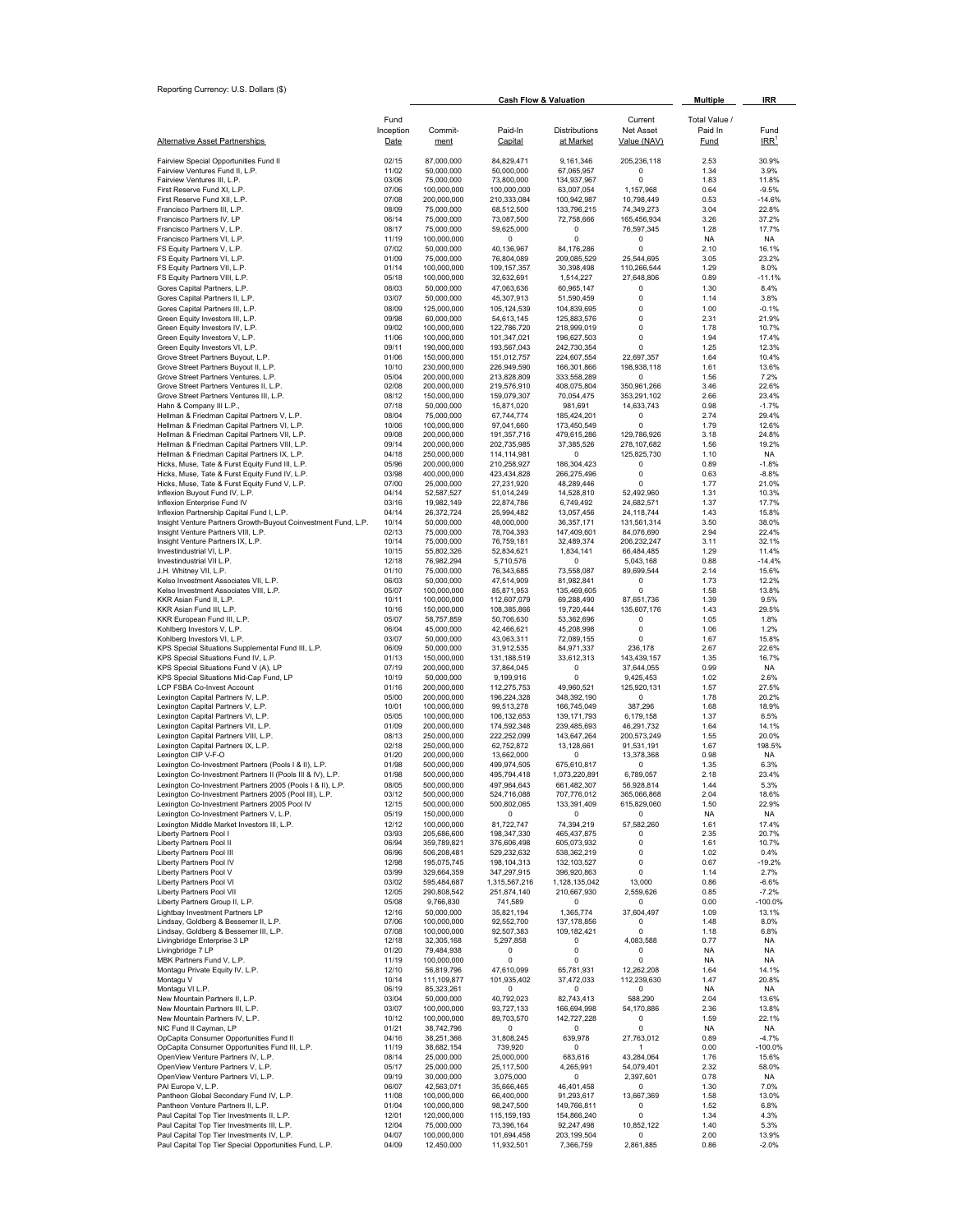| Reporting Currency: U.S. Dollars (\$)                                                          |                   |                            | <b>Cash Flow &amp; Valuation</b> | Multiple                          | IRR                          |                        |                          |
|------------------------------------------------------------------------------------------------|-------------------|----------------------------|----------------------------------|-----------------------------------|------------------------------|------------------------|--------------------------|
|                                                                                                | Fund              |                            |                                  |                                   | Current                      | Total Value /          |                          |
| <b>Alternative Asset Partnerships</b>                                                          | Inception<br>Date | Commit-<br>ment            | Paid-In<br>Capital               | Distributions<br><u>at Market</u> | Net Asset<br>Value (NAV)     | Paid In<br><b>Fund</b> | Fund<br>IRR <sup>1</sup> |
| Peak Rock Capital Credit Fund II                                                               | 11/16             | 20,000,000                 | 6,675,593                        | 4,516,924                         | 2,186,688                    | 1.00                   | 0.6%                     |
| Peak Rock Capital Fund II, L.P.                                                                | 11/16             | 80,000,000                 | 57.545.980                       | 34,406,354                        | 47.423.149                   | 1.42                   | 43.1%                    |
| Permira European Fund IV, L.P.<br>Permira V, LP                                                | 07/06<br>08/12    | 64,037,705<br>136.860.690  | 66,661,814<br>93,819,788         | 104, 162, 715<br>122,311,183      | 0<br>142,386,527             | 1.56<br>2.82           | 8.3%<br>25.6%            |
| Platinum Equity Capital Partners, L.P.                                                         | 09/03             | 50,000,000                 | 34,606,203                       | 100,796,151                       | $\Omega$                     | 2.91                   | 60.2%                    |
| Platinum Equity Capital Partners II, L.P.<br>Platinum Equity Capital Partners III, L.P.        | 09/07<br>12/11    | 75,000,000<br>200,000,000  | 68,185,880<br>191,735,139        | 106,315,291<br>328,720,137        | 6,178,129<br>62,616,316      | 1.65<br>2.04           | 12.5%<br>29.9%           |
| Post Oak Energy Partners II, LP                                                                | 11/13             | 25,000,000                 | 29,052,895                       | 14,926,349                        | 20,953,366                   | 1.23                   | 8.2%                     |
| Post Oak Energy Partners III, LP                                                               | 04/16             | 60,000,000                 | 53,493,024                       | 33,105,343                        | 27,352,382                   | 1.13                   | 6.3%                     |
| Post Oak Energy Partners IV, LP<br>Pomona Capital VI (Combined), L.P.                          | 11/17<br>12/04    | 60,000,000<br>50,000,000   | 23,882,156<br>44,551,931         | 33,606<br>56,178,263              | 16,066,089<br>2,015,219      | 0.67<br>1.31           | $-23.4%$<br>4.6%         |
| Pomona Capital VII (Combined), L.P.                                                            | 11/07             | 50,000,000                 | 42,172,835                       | 55, 148, 552                      | 0                            | 1.31                   | 7.9%                     |
| Providence Equity Partners VI, L.P.<br>Providence Equity Partners VII, L.P.                    | 12/06<br>06/11    | 50,000,000<br>200,000,000  | 47,684,103<br>216,320,673        | 69,769,291<br>348,912,401         | 0<br>$^{\circ}$              | 1.46<br>1.61           | 7.3%<br>21.2%            |
| RCP Advisors Fund IV, L.P.                                                                     | 01/06             | 50,000,000                 | 55,245,286                       | 103,223,040                       | 462,375                      | 1.88                   | 13.1%                    |
| RCP Advisors Fund V, L.P.                                                                      | 01/07             | 50,000,000                 | 58,400,048                       | 100,210,029                       | 4,987,439                    | 1.80                   | 14.2%                    |
| RCP Advisors Fund VI, L.P.<br>RCP Advisors Fund VII, L.P.                                      | 01/08<br>02/09    | 50,000,000<br>50,000,000   | 57,011,385<br>55,017,993         | 96,311,594<br>75,171,622          | 18,807,204<br>39.439.061     | 2.02<br>2.08           | 15.9%<br>18.2%           |
| RCP Advisors Fund VIII, L.P.                                                                   | 08/11             | 50,000,000                 | 54,319,638                       | 45,951,313                        | 53,407,384                   | 1.83                   | 18.6%                    |
| RCP Advisors Fund IX, L.P.<br><b>RCP Advisors Fund X</b>                                       | 06/13<br>12/14    | 50,000,000<br>50,000,000   | 47,670,623<br>46,720,171         | 20,773,433<br>9.509.235           | 56,494,252<br>52,025,307     | 1.62<br>1.32           | 16.9%<br>12.0%           |
| Ripplewood Partners, L.P.                                                                      | 07/95             | 100,000,000                | 96,498,975                       | 168,333,429                       | 0                            | 1.74                   | 13.6%                    |
| Ripplewood Partners II, L.P.                                                                   | 12/00<br>03/08    | 100,000,000<br>75,000,000  | 97,676,727                       | 116,568,788<br>89.754.752         | 0<br>$\mathbf 0$             | 1.19<br>1.32           | 6.2%<br>8.2%             |
| Riverside Capital Appreciation Fund 2008, L.P.<br>Riverside Capital Appreciation Fund VI, L.P. | 07/12             | 75,000,000                 | 67,916,041<br>70,704,652         | 101,279,219                       | $\Omega$                     | 1.43                   | 14.4%                    |
| Riverside Europe Fund IV, L.P.                                                                 | 12/08             | 49,699,937                 | 47,580,396                       | 49,531,443                        | $\Omega$                     | 1.04                   | 1.5%                     |
| Rubicon Technology Partners L.P.<br>Rubicon Technology Partners II                             | 09/13<br>08/16    | 50,000,000<br>76,000,000   | 52,971,989<br>67,877,025         | 60,041,161<br>10,732,164          | 21,765,243<br>81,809,130     | 1.54<br>1.36           | 15.0%<br>20.0%           |
| Rubicon Technology Partners III L.P.                                                           | 11/19             | 100,000,000                | 18.458.104                       | 0                                 | 16,778,961                   | 0.91                   | <b>NA</b>                |
| Searchlight Partners II, L.P.<br>Searchlight Capital III, L.P.                                 | 06/15<br>05/19    | 100,000,000<br>150,000,000 | 91,299,581<br>61,485,160         | 64,263,242<br>7,390,779           | 91,229,342<br>62,791,928     | 1.70<br>1.14           | 23.1%<br><b>NA</b>       |
| Silicon Valley Bank SIF V, L.P.                                                                | 02/11             | 125,000,000                | 103,187,500                      | 135,201,874                       | 297,262,863                  | 4.19                   | 24.9%                    |
| Silicon Valley Bank SIF V-A Opportunity, L.P.                                                  | 02/11             | 50,000,000                 | 37,387,500                       | 50,982,684                        | 109,211,386                  | 4.28                   | 25.1%                    |
| Silicon Valley Bank SIF VI-A<br>Silicon Valley Bank SIF VII, L.P.                              | 02/13<br>09/14    | 125,000,000<br>125.000.000 | 114,690,845<br>111,025,000       | 53,369,097<br>15,089,062          | 305,467,476<br>311,774,715   | 3.13<br>2.94           | 24.5%<br>31.9%           |
| Silicon Valley Bank SIF VIII                                                                   | 02/16             | 100,000,000                | 79,942,887                       | 518,260                           | 186,536,918                  | 2.34                   | 45.2%                    |
| Silicon Valley Bank Capital Partners III, L.P.<br>Silicon Valley Bank Capital Partners IV      | 12/13<br>04/17    | 22,500,000<br>25,000,000   | 21,779,996<br>19,112,500         | 20,032,038<br>$\Omega$            | 36.457.670<br>19,718,263     | 2.59<br>1.03           | 23.6%<br>2.0%            |
| Silicon Valley Bank Overage Fund                                                               | 03/15             | 100,575,334                | 91,429,398                       | 7,981,330                         | 123,634,360                  | 1.44                   | 8.4%                     |
| Silver Lake Partners IV, L.P.<br>Silver Lake Partners V, L.P.                                  | 02/12<br>11/16    | 100,000,000<br>140,000,000 | 110,173,797<br>115,420,459       | 94,535,990<br>2,674,401           | 172,781,810<br>176, 173, 489 | 2.43<br>1.55           | 28.1%<br>33.5%           |
| Silver Lake Partners VI, L.P.                                                                  | 01/20             | 175,000,000                | 0                                | 0                                 | $\Omega$                     | <b>NA</b>              | <b>NA</b>                |
| Siris Partners III                                                                             | 09/14             | 75,000,000                 | 93,763,131                       | 52,916,400                        | 75,416,914                   | 1.37                   | 15.1%                    |
| Siris Partners IV, L.P.<br>Snow Phipps II, L.P.                                                | 10/17<br>12/09    | 75,000,000<br>50,000,000   | 41,750,357<br>38,441,890         | 426,295<br>52,493,528             | 46,336,401<br>0              | 1.12<br>1.37           | 9.3%<br>14.6%            |
| Strategic Investors Fund X, L.P.                                                               | 10/19             | 75,000,000                 | 7,800,000                        | 8,152                             | 7,596,590                    | 0.97                   | <b>NA</b>                |
| Summa Equity Fund II<br>Summit Partners Growth Equity Fund VIII-A, L.P.                        | 01/19<br>03/11    | 29,887,712<br>125,000,000  | 6,749,971<br>67,512,499          | 0<br>102,468,230                  | 23,367,969<br>0              | 3.46<br>1.52           | <b>NA</b><br>32.0%       |
| SVB Strategic Investors Fund IX, L.P.                                                          | 03/18             | 75,000,000                 | 37,215,000                       | $\Omega$                          | 49,491,842                   | 1.33                   | 31.0%                    |
| TA Associates XI, L.P.                                                                         | 04/09             | 100,000,000                | 82,750,000                       | 128,276,033                       | $\Omega$                     | 1.55                   | 19.7%                    |
| The Energy & Minerals Group Fund III, L.P.<br>The Rise Fund I, L.P.                            | 12/13<br>07/16    | 85,000,000<br>25,000,000   | 84,454,070<br>19,696,159         | 8,456,372<br>812,246              | 40,145,794<br>27,184,097     | 0.58<br>1.42           | $-10.5%$<br>20.4%        |
| The Rise Fund II, L.P.                                                                         | 10/18             | 50,000,000                 | 0                                | 0                                 | $^{\circ}$                   | <b>NA</b>              | <b>NA</b>                |
| Thoma Bravo Discover Fund, L.P.<br>Thoma Bravo Discover Fund II LP.                            | 11/15<br>11/17    | 50,000,000<br>75,000,000   | 56,752,042<br>59,774,136         | 45,776,404<br>979,460             | 97,099,104<br>89,914,125     | 2.52<br>1.52           | 37.7%<br>41.3%           |
| Thoma Bravo Discover Fund III, L.P.                                                            | 03/20             | 100,000,000                | $\Omega$                         | 0                                 | $\Omega$                     | <b>NA</b>              | NA                       |
| Thoma Bravo Fund IX, L.P.<br>Thoma Bravo Fund X, L.P.                                          | 02/08<br>08/11    | 50,000,000<br>100,000,000  | 51,525,597<br>85,803,743         | 209,665,539<br>273,603,396        | 560,074<br>56,573,413        | 4.08<br>3.85           | 48.1%<br>39.1%           |
| Thoma Bravo Fund XI, L.P.                                                                      | 01/14             | 100,000,000                | 156,867,731                      | 289,459,494                       | 166,363,331                  | 2.91                   | 29.4%                    |
| Thoma Bravo XII<br>Thoma Bravo Fund XIII, L.P.                                                 | 02/16<br>06/18    | 150,000,000<br>150,000,000 | 157, 171, 803<br>123,036,582     | 42.330.804<br>77,930,681          | 223,424,376<br>145,399,845   | 1.69<br>1.82           | 18.8%<br>68.8%           |
| Thoma Bravo Fund XIV, L.P.                                                                     | 03/20             | 200.000.000                | $\Omega$                         | $\Omega$                          | $\Omega$                     | <b>NA</b>              | <b>NA</b>                |
| Thoma Bravo Overage Fund, L.P.                                                                 | 01/13             | 45,000,000                 | 35,364,215                       | 96.787.495                        | 35,404,579                   | 3.74                   | 34.9%                    |
| Thoma Bravo Special Opportunities Fund II, L.P.<br>Thoma Cressey Fund VIII, L.P.               | 02/15<br>06/05    | 50,000,000<br>50,000,000   | 52,611,754<br>49,450,000         | 48,243,547<br>144,700,760         | 68,368,750<br>0              | 2.22<br>2.93           | 21.0%<br>18.3%           |
| Thomas H. Lee Equity Fund IV, L.P.                                                             | 11/97             | 100,000,000                | 90,199,963                       | 78,342,281                        | 0                            | 0.87                   | $-2.6%$                  |
| Thomas H. Lee Equity Fund V, L.P.<br>Thomas H. Lee Equity Fund VI L.P.                         | 03/00<br>04/06    | 50,000,000<br>75,000,000   | 52,312,374<br>74,227,261         | 85,506,188<br>140,526,800         | 0<br>0                       | 1.63<br>1.89           | 13.4%<br>12.3%           |
| Tiger Iron Special Opportunities Fund, L.P.                                                    | 02/16             | 191,877,777                | 144,074,504                      | 5,949,630                         | 180,531,520                  | 1.29                   | 15.0%                    |
| Tiger Iron Special Opportunities Fund II, L.P.<br>TowerBrook Investors II, L.P.                | 04/19<br>03/05    | 135,683,333<br>75,000,000  | 42,985,308<br>55,646,291         | 0<br>102,163,322                  | 55,148,164<br>3,067,127      | 1.28<br>1.89           | 39.7%<br>9.9%            |
| TowerBrook Investors III, L.P.                                                                 | 10/07             | 150,000,000                | 117,184,237                      | 164,728,468                       | 328,036                      | 1.41                   | 8.6%                     |
| TowerBrook Investors IV, L.P.<br>TowerBrook Investors V, L.P.                                  | 09/12<br>01/18    | 190,000,000<br>200,000,000 | 163,711,307<br>21,578,228        | 78,887,294<br>0                   | 222,693,745<br>18,249,260    | 1.84<br>0.85           | 26.5%<br>NA.             |
| TPG Growth Fund II, L.P.                                                                       | 03/11             | 100,000,000                | 106,324,510                      | 148,429,527                       | 65,353,702                   | 2.01                   | 15.8%                    |
| TPG Growth Fund III, L.P.<br>TPG Growth IV, L.P.                                               | 02/15<br>06/17    | 100,000,000<br>100,000,000 | 105,171,196<br>76,660,991        | 71,400,673<br>2,057,532           | 111,429,361<br>85,852,987    | 1.74<br>1.15           | 25.1%<br>9.9%            |
| TPG Growth V, L.P.                                                                             | 01/20             | 150,000,000                | 0                                | 0                                 | 0                            | <b>NA</b>              | NA.                      |
| TPG Partners IV, L.P.<br>TPG Partners V, L.P.                                                  | 10/03<br>01/06    | 50,000,000<br>100,000,000  | 46,300,567<br>88,340,161         | 87,658,674<br>104,111,914         | 0<br>$\bf{0}$                | 1.89<br>1.18           | 14.3%<br>2.6%            |
| TPG Partners VI, L.P.                                                                          | 12/07             | 200,000,000                | 179,036,297                      | 255,103,553                       | 0                            | 1.42                   | 11.3%                    |
| Trident V, L.P.<br>Trident VI Fund, L.P.                                                       | 12/08<br>07/13    | 75,000,000<br>75,000,000   | 77,752,198<br>79,795,107         | 96,737,692<br>82,364,876          | 47,090,293<br>84,332,929     | 1.85<br>2.09           | 12.0%<br>23.9%           |
| Trident VII, L.P.                                                                              | 07/16             | 75,000,000                 | 73,931,448                       | 9,617,303                         | 89,682,299                   | 1.34                   | 17.3%                    |
| Trident VIII, L.P.<br>CVE-Kauffman Fellows Endowment Fund II, L.P.                             | 10/18<br>02/10    | 100,000,000<br>100,000,000 | 33,873,813<br>86,913,836         | 1,414,877<br>93,920,605           | 35,172,238<br>289,361,629    | 1.08<br>4.41           | NA.<br>22.1%             |
| TrueBridge FLSBA Special Purpose, LLC                                                          | 12/11             | 47,972,078                 | 39,177,451                       | 42,134,023                        | 121,425,915                  | 4.17                   | 24.2%                    |
| TrueBridge Special Purpose II (F)<br>TrueBridge-Kauffman Fellows Fund III, L.P.                | 04/13<br>04/13    | 22,500,000<br>125,000,000  | 17,627,542<br>115,000,000        | 3,960,100<br>47,591,127           | 48,108,073<br>273,999,176    | 2.95<br>2.80           | 24.4%<br>21.0%           |
| TrueBridge Capital FSA, LLC                                                                    | 01/15             | 79,600,000                 | 65,052,806                       | 1,442,750                         | 136,486,951                  | 2.12                   | 39.2%                    |
| TrueBridge Capital FSA II, LLC<br>Truebridge-Kauffman Fellows Endowment Fund IV                | 01/20<br>07/15    | 18,407,500<br>125,000,000  | 12,711,151<br>116,250,000        | 0<br>2,500,000                    | 15,675,678<br>280,575,105    | 1.23<br>2.44           | NA.<br>36.3%             |
| TrueBridge Capital Partners Fund V, L.P.                                                       | 06/17             | 100,000,000                | 71,000,000                       | 0                                 | 103,857,810                  | 1.46                   | 37.3%                    |
| TrueBridge Capital Partners Fund VI, L.P.<br>TSG Capital Fund III, L.P.                        | 05/19<br>08/98    | 100,000,000<br>100,000,000 | 10,000,000<br>100,963,018        | 0<br>54,615,569                   | 11,366,256<br>0              | 1.14<br>0.54           | 33.1%<br>$-13.7%$        |
| W Capital Partners III, L.P.                                                                   | 12/11             | 75,000,000                 | 61,529,697                       | 42,165,476                        | 45,057,213                   | 1.42                   | 9.5%                     |
| Warburg Pincus China                                                                           | 12/16             | 68,000,000                 | 67,184,000                       | 14,114,080                        | 94,001,752                   | 1.61                   | 22.1%                    |
| Warburg Pincus Private Equity IX, L.P.<br>Warburg Pincus Private Equity X, L.P.                | 06/05<br>06/07    | 75,000,000<br>150,000,000  | 75,000,000<br>150,000,000        | 126,817,887<br>249,497,820        | 2,475,259<br>17, 163, 327    | 1.72<br>1.78           | 9.7%<br>9.4%             |
| Warburg Pincus Private Equity Fund XI, L.P.<br>Warburg Pincus Private Equity Fund XII, L.P.    | 09/11             | 200,000,000                | 200,000,000                      | 214,490,266                       | 126,946,521                  | 1.71                   | 12.7%                    |
| Warburg Pincus China-Southeast Asia II, L.P.                                                   | 11/15<br>05/19    | 87,000,000<br>68,000,000   | 88,785,000<br>11,832,000         | 18,371,070<br>1,305,600           | 114,359,768<br>11,638,593    | 1.49<br>1.09           | 15.8%<br>17.8%           |
| Waterland Private Equity VI, L.P.<br>Waterland Private Equity Fund VIII C.V.                   | 04/15<br>01/20    | 61,110,432<br>145,924,770  | 47,027,616<br>0                  | 14,967,773<br>$\mathbf 0$         | 82,253,545<br>0              | 2.07<br><b>NA</b>      | 28.1%<br><b>NA</b>       |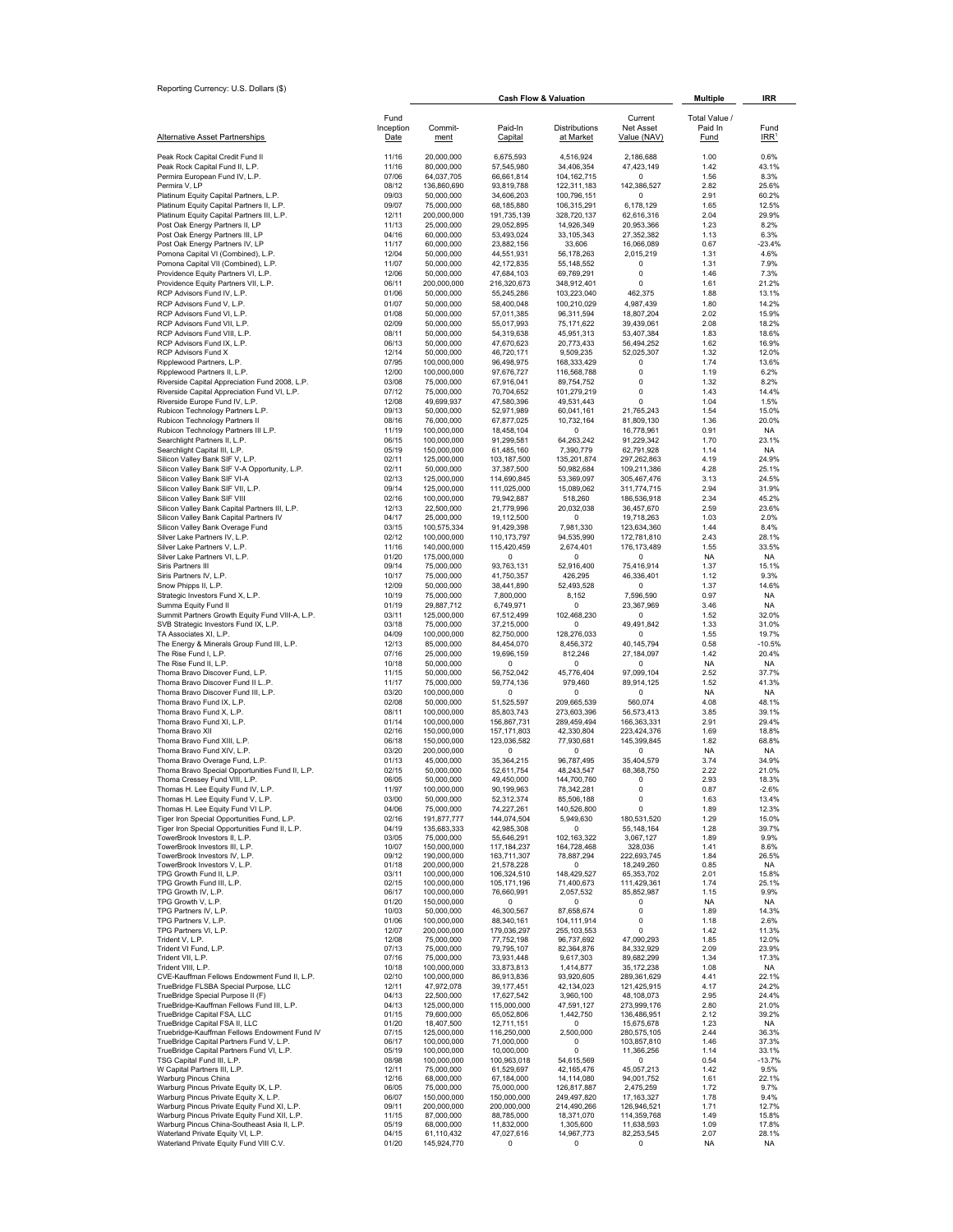| Reporting Currency: U.S. Dollars (\$)                                           |                           |                           |                                  |                                   |                                     |                                  |                            |
|---------------------------------------------------------------------------------|---------------------------|---------------------------|----------------------------------|-----------------------------------|-------------------------------------|----------------------------------|----------------------------|
|                                                                                 |                           |                           | <b>Cash Flow &amp; Valuation</b> | Multiple                          | <b>IRR</b>                          |                                  |                            |
| Alternative Asset Partnerships                                                  | Fund<br>Inception<br>Date | Commit-<br>ment           | Paid-In<br>Capital               | <b>Distributions</b><br>at Market | Current<br>Net Asset<br>Value (NAV) | Total Value /<br>Paid In<br>Fund | Fund<br>$IRR$ <sup>1</sup> |
| Waterland Private Equity VI Overflow Feeder Fund L.P.                           | 04/15                     | 28.974.931                | 44.381                           | $\Omega$                          | $\Omega$<br>48.206.879              | 0.00                             | $-100.0%$<br>18.0%         |
| Waterland Private Equity Fund VII C.V.<br>Wellspring Capital Partners III, L.P. | 05/17<br>04/02            | 113.659.612<br>50,000,000 | 40,084,315<br>49.189.212         | 107.708.276                       | 0                                   | 1.20<br>2.19                     | 27.1%                      |
| Wellspring Capital Partners IV, L.P.                                            | 04/05                     | 75,000,000                | 77.179.692                       | 108.153.435                       | 0                                   | 1.40                             | 6.6%                       |
| Wellspring Capital Partners V, L.P.                                             | 03/09                     | 150.000.000               | 149.154.640                      | 234.406.066                       | $\mathbf 0$                         | 1.57                             | 16.3%                      |
| Willis Stein & Partners II, L.P.                                                | 06/98                     | 40,000,000                | 40.111.131                       | 23,444.625                        | 0                                   | 0.58                             | $-9.7%$                    |
| Willis Stein & Partners III, L.P.                                               | 07/00                     | 100.000.000               | 106.335.549                      | 106.898.376                       | 0                                   | 1.01                             | 0.1%                       |
| WindRose Health Investors V. L.P.                                               | 09/18                     | 50.000.000                | 11.781.772                       |                                   | 14.804.619                          | 1.26                             | 31.0%                      |

<sup>1</sup>Fund internal rate of return includes the cash-on-cash return net of fees, expenses, and carried interest, as well as the net asset value of State Board of Administration of Florida's interest in the partnership.

Because of the long-term nature of investing in private investments, funds can produce low or negative returns in the early years of the partnership. In the first few years of the<br>partnership, management fees are drawn fro

Due to numerous factors, including the lack of standardized valuation and reporting standards, the return information for private investments in this report may not reflect the expected<br>returns of the partnerships. The ret

Interim returns may not be meaningful or indicative of ultimate performance during the early stages of the investment life cycle.

Some investment partnerships do not include management fees in the commitment; this may result in paid-in capital exceeding the commitment amount in those instances.

Funds with NA (not applicable) have not yet commenced or are too young to have produced meaningful returns.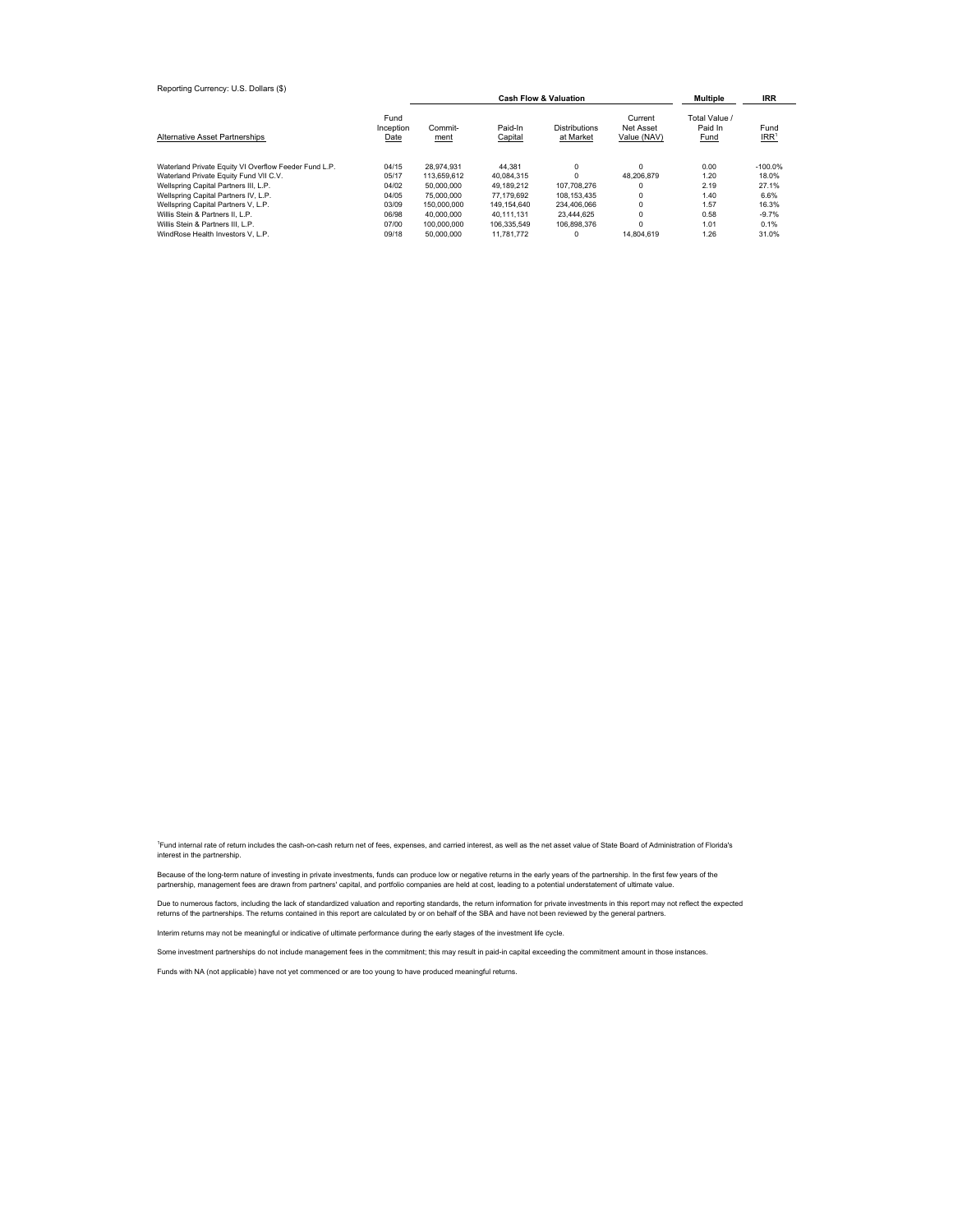#### **ALTERNATIVE ASSET FUNDING STATUS & PERFORMANCE SUMMARY Inception Through December 31, 2020<sup>1</sup> FLORIDA STATE BOARD OF ADMINISTRATION (Strategic Investments)**

|                                                                                                                         |                   | <b>Cash Flow &amp; Valuation</b> |                             |                            |                           | <b>Multiple</b>        | IRR                      |
|-------------------------------------------------------------------------------------------------------------------------|-------------------|----------------------------------|-----------------------------|----------------------------|---------------------------|------------------------|--------------------------|
|                                                                                                                         |                   |                                  |                             |                            |                           |                        |                          |
|                                                                                                                         | Fund              |                                  |                             |                            | Current                   | Total Value /          |                          |
| <b>Alternative Asset Partnerships</b>                                                                                   | Inception<br>Date | Commit-<br>ment                  | Paid-In<br>Capital          | Distributions<br>at Market | Net Asset<br>Value (NAV)  | Paid In<br><b>Fund</b> | Fund<br>IRR <sup>1</sup> |
|                                                                                                                         |                   |                                  |                             |                            |                           |                        |                          |
| ABRY Advanced Securities Fund, L.P. <sup>2</sup>                                                                        | 05/08             | 150,000,000                      | $-9,256,545$                | 81,784,607                 | 1,850,127                 | NA                     | 19.2%                    |
| ABRY Advanced Securities Fund II, L.P.                                                                                  | 03/11             | 150,000,000                      | 84,478,644                  | 148,599,146                | 7,378,159                 | 1.85                   | 13.1%                    |
| ABRY Advanced Securities Fund III. LP                                                                                   | 04/14             | 150,000,000                      | 210,238,201                 | 60,238,206                 | 136,577,677               | 0.94                   | $-3.3%$                  |
| ABRY Senior Equity Partners III, L.P.                                                                                   | 03/10             | 60,000,000                       | 55,636,574                  | 90,994,702                 | 1,405,201                 | 1.66                   | 16.4%                    |
| ABRY Senior Equity Partners IV, L.P.                                                                                    | 10/12             | 60,000,000                       | 56,990,756                  | 76,777,056                 | 19,997,600                | 1.70                   | 14.7%                    |
| ABRY Senior Equity Partners V, L.P.                                                                                     | 10/16             | 60,000,000                       | 48,285,174                  | 12,264,505                 | 43,774,841                | 1.16                   | 12.9%                    |
| Apollo Accord Fund IV, L.P.                                                                                             | 09/20             | 200,000,000                      | 33,000,000                  | 22,037,469                 | 12,495,208                | 1.05                   | <b>NA</b>                |
| Apollo Credit Liquidity Fund, L.P.                                                                                      | 09/07             | 238,233,051                      | 103,039,403                 | 150,169,477                | 0                         | 1.46                   | 6.1%                     |
| Atalaya Special Opportunities Fund VI, L.P.                                                                             | 03/15             | 100,000,000                      | 114,750,000                 | 106,512,893                | 60,218,319                | 1.45                   | 14.5%                    |
| Atalaya Special Opportunities Fund VII LP                                                                               | 07/18             | 150,000,000                      | 120,375,000                 | 26,273,454                 | 101,284,496               | 1.06                   | 7.6%                     |
| Audax Credit Opportunities (SBA), LLC                                                                                   | 03/10             | 200,000,000                      | 200,000,001                 | 0                          | 347,769,760               | 1.74                   | 5.9%                     |
| Audax Mezzanine Fund IV, L.P.                                                                                           | 01/15             | 150,000,000                      | 105,093,507<br>$\Omega$     | 50,802,394                 | 67,660,337                | 1.13                   | 9.3%                     |
| Audax Mezzanine Fund V, L.P.<br>Bayview Opportunity Master Fund II-B, L.P.                                              | 01/20<br>08/09    | 200,000,000<br>100,000,000       | 100,000,000                 | 0<br>150,785,311           | 0<br>0                    | <b>NA</b><br>1.51      | <b>NA</b><br>18.1%       |
| Bayview Opportunity Master Fund IIIb, L.P.                                                                              | 11/11             | 150,000,000                      | 143,843,910                 | 205,261,695                | $\Omega$                  | 1.43                   | 10.1%                    |
| Bayview Opportunity Master Fund IV-B, L.P                                                                               | 04/14             | 150,000,000                      | 120,527,313                 | 140,309,770                | 31,595,777                | 1.43                   | 12.9%                    |
| Benefit Street Partners CRE Conduit                                                                                     | 11/13             | 125,000,000                      | 125,000,000                 | 144,648,450                | 0                         | 1.16                   | 5.1%                     |
| Benefit Street Partners Debt Fund IV L.P.                                                                               | 10/16             | 150,000,000                      | 122,806,628                 | 42,104,701                 | 97,691,908                | 1.14                   | 7.1%                     |
| BlackRock Carbon Capital III, L.P.                                                                                      | 10/07             | 100,000,000                      | 98,892,905                  | 124,271,111                | 0                         | 1.26                   | 9.3%                     |
| BlackRock Carbon Capital V                                                                                              | 06/13             | 150,000,000                      | 137,829,245                 | 164,367,487                | 996,406                   | 1.20                   | 6.1%                     |
| <b>BlackRock Carbon Capital VI</b>                                                                                      | 02/16             | 150,000,000                      | 139,632,648                 | 58,931,091                 | 86,052,937                | 1.04                   | 1.9%                     |
| Blackstone / GSO Capital Solutions Fund, L.P.                                                                           | 03/09             | 100,000,000                      | 90,058,356                  | 119,451,127                | 1,277,110                 | 1.34                   | 9.6%                     |
| Blackstone Credit Liquidity Partners, L.P.                                                                              | 10/07             | 250,000,000                      | 225,252,407                 | 279,800,518                | 0                         | 1.24                   | 8.9%                     |
| Blackstone Tactical Opportunities Fund II                                                                               | 12/14<br>10/18    | 200,000,000                      | 166,233,370                 | 106,435,257                | 121,154,599               | 1.37<br>1.22           | 12.9%<br>29.6%           |
| Blackstone Tactical Opportunities Fund - FD L.P.<br>Blantyre Special Situations Fund II LP                              | 09/20             | 250,000,000<br>243,730,045       | 110,414,378<br>3,546,501    | 4,410,060<br>0             | 130,064,900<br>3,481,519  | 0.98                   | <b>NA</b>                |
| Blue Torch Credit Opportunities Fund II LP                                                                              | 06/19             | 250,000,000                      | 22,330,097                  | 0                          | 23,610,885                | 1.06                   | <b>NA</b>                |
| Boston Timber Opportunities, LLC                                                                                        | 01/12             | 300,000,000                      | 285,530,048                 | 54,095,850                 | 321,382,667               | 1.32                   | 4.7%                     |
| Centerbridge Capital Partners III, L.P.                                                                                 | 06/14             | 125,000,000                      | 150, 104, 305               | 76,316,387                 | 137,316,811               | 1.42                   | 18.4%                    |
| Carlyle Aviation Leasing Fund LP                                                                                        | 01/21             | 200,000,000                      | 5,704,441                   | 0                          | 4,688,626                 | 0.82                   | NA                       |
| Carlyle Mezzanine Partners II, L.P.                                                                                     | 02/08             | 150,000,000                      | 135,663,786                 | 167,969,337                | 1,193,396                 | 1.25                   | 6.3%                     |
| Castlelake II, L.P.                                                                                                     | 07/10             | 75,000,000                       | 60,363,408                  | 94,360,018                 | 5,253,932                 | 1.65                   | 13.1%                    |
| Castlelake III, L.P.                                                                                                    | 09/13             | 75,000,000                       | 69,405,348                  | 43,812,027                 | 56,688,036                | 1.45                   | 7.7%                     |
| Castlelake IV, L.P.                                                                                                     | 02/15             | 95,000,000                       | 98,518,520                  | 34,435,235                 | 100,593,068               | 1.37                   | 9.1%                     |
| Castlelake Aviation III Stable Yield, L.P.                                                                              | 06/16             | 150,000,000                      | 118,723,733                 | 20,201,937                 | 147,883,701               | 1.42                   | 22.5%                    |
| Centerbridge Capital Partners IV, L.P.                                                                                  | 05/20             | 300,000,000                      | 0                           | 0                          | $\Omega$                  | NA                     | <b>NA</b>                |
| Cerberus FSBA Corporate Credit Fund, L.P.                                                                               | 01/21             | 300,000,000                      | 22,500,000                  | 0                          | 23,933,813                | 1.06                   | <b>NA</b>                |
| Cerberus FSBA Levered Loan Opportunities Fund, LP                                                                       | 10/16             | 200,000,000                      | 172,178,217                 | $\Omega$                   | 240,059,759               | 1.39                   | 10.4%                    |
| Cerberus Institutional Real Estate Partners - Series Three<br>Cerberus Institutional Real Estate Partners - Series Four | 07/12<br>03/15    | 150,000,000<br>200,000,000       | 119,476,102<br>178,456,615  | 145,887,031<br>30,066,744  | 52,058,399<br>170,026,834 | 1.66<br>1.12           | 11.9%<br>5.6%            |
| Cerberus Institutional Real Estate Partners V, L.P.                                                                     | 01/20             | 225,000,000                      | 7,881,776                   | 0                          | 5,224,962                 | 0.66                   | <b>NA</b>                |
| Chambers Energy Capital III                                                                                             | 07/15             | 50,000,000                       | 59,836,260                  | 23,658,071                 | 29,655,243                | 0.89                   | $-6.8%$                  |
| Chambers Energy Capital IV, LP                                                                                          | 09/18             | 200,000,000                      | 93,881,420                  | $\Omega$                   | 100,891,074               | 1.07                   | <b>NA</b>                |
| Coastline Fund, L.P.                                                                                                    | 03/15             | 250,000,000                      | 255,021,379                 | 191,983,964                | 123,302,238               | 1.24                   | 7.4%                     |
| Coastline Fund, L.P. (Tranche II)                                                                                       | 02/15             | 250,000,000                      | 227,049,327                 | 59,388,182                 | 193,742,282               | 1.11                   | 7.8%                     |
| Colony Distressed Credit Fund II, L.P.                                                                                  | 03/11             | 75,000,000                       | 64,094,200                  | 76,223,398                 | 7,264,257                 | 1.30                   | 7.1%                     |
| Colony Distressed Credit Fund III                                                                                       | 07/13             | 150,000,000                      | 128,231,765                 | 124,158,083                | 42,967,593                | 1.30                   | 8.0%                     |
| Colony Distressed Credit Fund IV                                                                                        | 12/15             | 150,000,000                      | 225,748,767                 | 112,616,653                | 127,199,338               | 1.06                   | 2.9%                     |
| CVI Credit Value Fund, L.P.                                                                                             | 02/10             | 100,000,000                      | 95,000,000                  | 212,142,837                | 1,557,652                 | 2.25                   | 19.7%                    |
| CVI Credit Value Fund II, L.P.<br>CVI Credit Value Fund III, L.P.                                                       | 11/12<br>07/14    | 200,000,000<br>200,000,000       | 190,000,000<br>190,000,000  | 265,084,642<br>160,721,758 | 1,738,542<br>83,031,028   | 1.40<br>1.28           | 8.3%<br>8.0%             |
| CVI Credit Value Fund A IV, L.P.                                                                                        | 03/17             | 150,000,000                      | 145,500,000                 | 30,733                     | 158,231,527               | 1.09                   | 5.3%                     |
| CVI Credit Value Fund A V LP                                                                                            | 05/20             | 350,000,000                      | 17,558,333                  | 0                          | 17,558,333                | 1.00                   | <b>NA</b>                |
| CVI Global Value Fund, L.P.                                                                                             | 12/06             | 250,000,000                      | 237,500,000                 | 547,778,256                | 418,458                   | 2.31                   | 21.2%                    |
| Deerfield Private Design Fund IV                                                                                        | 07/16             | 100,000,000                      | 90,000,000                  | 4,000,000                  | 112,671,668               | 1.30                   | 12.5%                    |
| Drum Capital Management Special Situation Partners II, L.P.                                                             | 04/06             | 100,000,000                      | 91,121,142                  | 112,477,126                | 34,340,032                | 1.61                   | 7.1%                     |
| EIG Energy Fund XVI, L.P.                                                                                               | 05/13             | 100,000,000                      | 88,609,354                  | 44,331,722                 | 57,545,993                | 1.15                   | 4.2%                     |
| EIG Global Project Fund V, L.P.                                                                                         | 01/19             | 200,000,000                      | 7,200,845                   | 243,725                    | 6,523,596                 | 0.94                   | <b>NA</b>                |
| EISAF II LP                                                                                                             | 08/16             | 100,000,000                      | 0                           | 0<br>$\overline{0}$        | 0                         | NA                     | NA                       |
| ESOF III Pte. Ltd.<br>Falcon Strategic Partners III, L.P.                                                               | 01/20<br>05/08    | 100,000,000<br>75,000,000        | 0<br>74,359,265             | 101,628,633                | 0<br>14,368,855           | NA<br>1.56             | <b>NA</b><br>9.6%        |
| Falcon Strategic Partners IV, L.P.                                                                                      | 10/12             | 100,000,000                      | 101,308,676                 | 57,961,213                 | 83,432,916                | 1.40                   | 8.1%                     |
| Falko Regional Aircraft Opportunities Fund II L.P.                                                                      | 08/18             | 150,000,000                      | 116,755,224                 | 37,943,434                 | 73,895,278                | 0.96                   | $-5.9%$                  |
| Florida Growth Fund I, LLC                                                                                              | 06/09             | 250,000,000                      | 238,450,612                 | 284,062,565                | 100,980,067               | 1.61                   | 10.7%                    |
| Florida Growth Fund I (Tranche II), LLC                                                                                 | 09/09             | 250,000,000                      | 264,296,165                 | 219,625,942                | 175,246,962               | 1.49                   | 11.6%                    |
| Florida Growth Fund II, LLC                                                                                             | 12/14             | 250,000,000                      | 212,616,725                 | 48,436,931                 | 225, 242, 275             | 1.29                   | 9.6%                     |
| Florida Growth Fund II LLC (Tranche II)                                                                                 | 01/19             | 125,000,000                      | 38,264,225                  | 0                          | 45,312,336                | 1.18                   | 22.9%                    |
| Florida Sunshine State Fund L.P.                                                                                        | 12/18             | 125,000,000                      | 47,490,003                  | 1,580,000                  | 52,398,552                | 1.14                   | 14.3%                    |
| Gallatin Point Capital Partners LP                                                                                      | 09/17             | 100,000,000                      | 55,328,449                  | 15,715,858                 | 47,958,915                | 1.15                   | 12.0%                    |
| GI Partners Fund III, L.P.                                                                                              | 04/07             | 100,000,000                      | 98,921,021                  | 159,418,256                | 1,084,333                 | 1.62                   | 13.1%                    |
| GI Partners Fund IV, L.P.                                                                                               | 11/12             | 150,000,000                      | 155,994,960                 | 110,790,693                | 185, 353, 852             | 1.90                   | 17.4%                    |
| Global Infrastructure Partners II, L.P.                                                                                 | 08/10             | 150,000,000                      | 158,329,253                 | 118,951,084                | 157,568,188               | 1.75                   | 15.9%                    |
| Global Infrastructure Partners III, L.P.                                                                                | 10/15             | 150,000,000                      | 149,093,267                 | 44, 193, 924               | 128,997,473               | 1.16                   | 6.7%                     |
| Global Infrastructure Partners IV-C, L.P.                                                                               | 07/18             | 225,000,000                      | 7,005,508                   | 0                          | 1                         | 0.00                   | $-100.0%$                |
| Global Transport Income Fund Master Partnership SCSp                                                                    | 01/16             | 200,000,000                      | 73,102,416                  | 0                          | 73,102,416                | 1.00                   | NA                       |
| GOF II Feeder B                                                                                                         | 05/17             | 150,000,000                      | 71,250,000                  | 0                          | 84,763,887                | 1.19                   | 23.4%                    |
| Green Credit Investors, L.P.<br>Grain Communications Opportunity Fund II, L.P.                                          | 12/07<br>01/18    | 250,000,000<br>70,000,000        | 250,000,000<br>42, 159, 352 | 283,805,081<br>0           | 0<br>46,491,242           | 1.14<br>1.10           | 8.3%<br>9.5%             |
| Grain Spectrum Holdings III, L.P.                                                                                       | 06/20             | 100,000,000                      | 229,055                     | 0                          | 1                         | 0.00                   | NA.                      |
| GS Distressed Opportunities Fund I, L.P.                                                                                | 04/02             | 150,000,000                      | 144,679,575                 | 144,000,577                | 0                         | 1.00                   | $-0.1%$                  |
| GSO Capital Opportunities Fund, L.P.                                                                                    | 04/07             | 200,000,000                      | 187,631,972                 | 317,916,977                | 2,704,267                 | 1.71                   | 18.3%                    |
| GSO Capital Opportunities Fund II, L.P.                                                                                 | 11/10             | 150,000,000                      | 115,184,161                 | 125,342,862                | 29,689,478                | 1.35                   | 9.5%                     |
| GSO Capital Opportunities Fund III LP                                                                                   | 01/16             | 200,000,000                      | 178,857,920                 | 75,570,597                 | 131,759,876               | 1.16                   | 9.7%                     |
| GSO Capital Solutions Fund II, L.P.                                                                                     | 04/12             | 200,000,000                      | 125,725,761                 | 103,293,228                | 19,502,004                | 0.98                   | $-1.1%$                  |
| GSO Capital Solutions Fund III LP                                                                                       | 02/17             | 200,000,000                      | 50,310,818                  | 14,229,939                 | 37,579,760                | 1.03                   | 2.3%                     |
| GSO Energy Select Opportunities Fund LP                                                                                 | 12/14             | 100,000,000                      | 59,770,966                  | 27,332,590                 | 39,563,875                | 1.12                   | 4.2%                     |
| GSO Energy Select Opportunities Feeder Fund II L.P.                                                                     | 06/18             | 150,000,000                      | 10,965,072                  | 2,465,382                  | 12,302,239                | 1.35                   | 22.8%                    |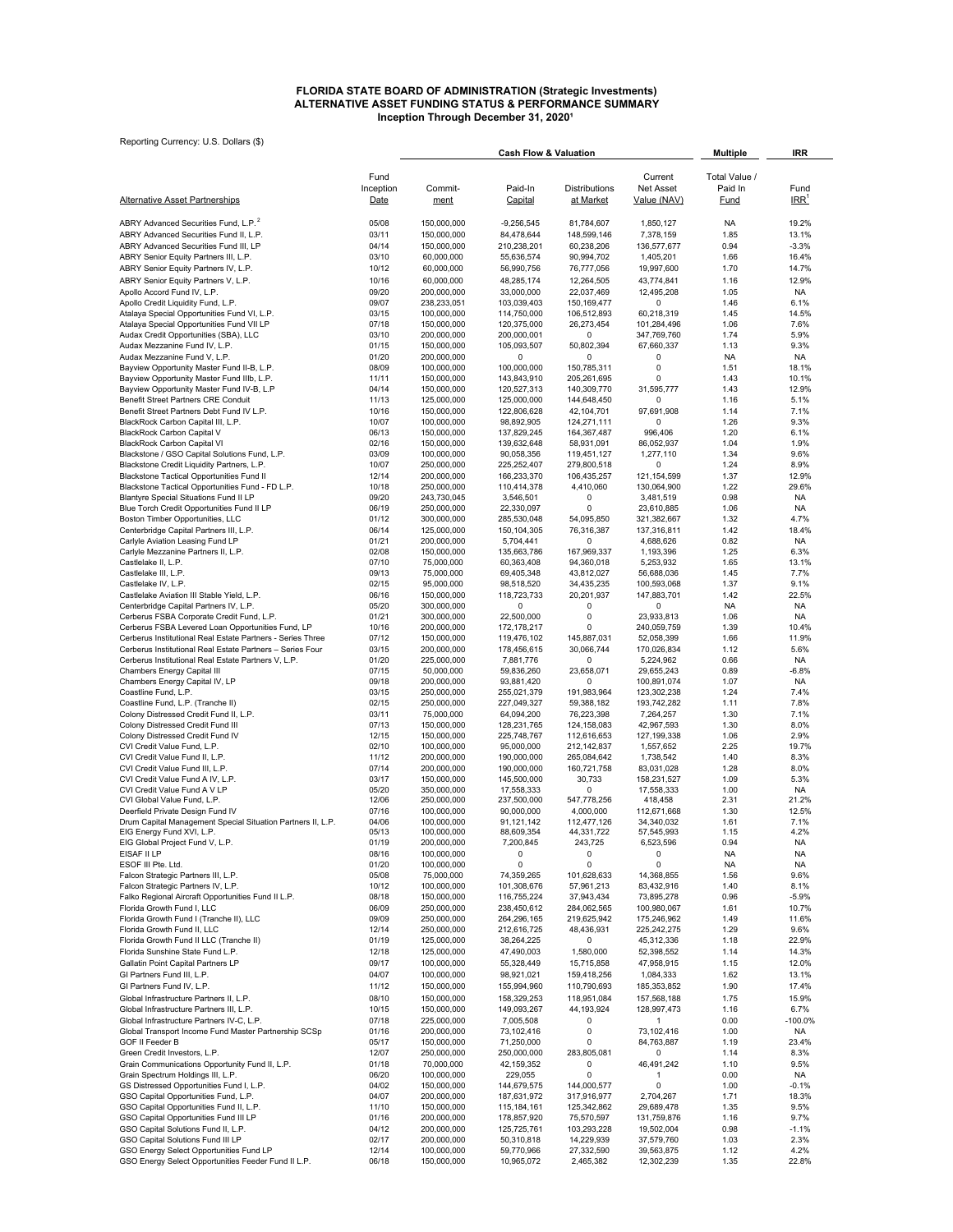| Reporting Currency: U.S. Dollars (\$)                                                |                |                            |                                  |                           |                           |               |                   |
|--------------------------------------------------------------------------------------|----------------|----------------------------|----------------------------------|---------------------------|---------------------------|---------------|-------------------|
|                                                                                      |                |                            | <b>Cash Flow &amp; Valuation</b> |                           | <b>Multiple</b>           | <b>IRR</b>    |                   |
|                                                                                      | Fund           |                            |                                  |                           | Current                   | Total Value / |                   |
|                                                                                      | Inception      | Commit-                    | Paid-In                          | <b>Distributions</b>      | <b>Net Asset</b>          | Paid In       | Fund              |
| Alternative Asset Partnerships                                                       | Date           | ment                       | Capital                          | at Market                 | Value (NAV)               | <b>Fund</b>   | IRR               |
| HealthCare Royalty Partners III, L.P.                                                | 07/13          | 65,000,000                 | 64,778,727                       | 33,652,418                | 42,951,204                | 1.18          | 10.8%             |
| Highbridge Convertible Dislocation Fund (Delaware), L.P.                             | 03/20          | 200,000,000                | 100,784,950                      | 105,360                   | 114,465,788               | 1.14          | <b>NA</b>         |
| IFM Global Infrastructure Fund, L.P.                                                 | 01/08          | 300.000.000                | 300.000.000                      | $\mathbf 0$               | 570,442,027               | 1.90          | 11.0%             |
| ILS Property & Casualty Fund II, L.P.                                                | 09/18          | 57,375,000                 | 56,639,819                       | 11,921,906                | 6,092,751                 | 0.32          | $-60.9%$          |
| Jackson Timberland Opportunities, LLC                                                | 06/12          | 200,000,000                | 197,641,289                      | 64, 152, 326              | 190,774,976               | 1.29          | 4.4%              |
| KLCP ERISA Fund E2 (US) LP                                                           | 10/19          | 200,000,000                | 98,174,529                       | 29,208,902                | 77,106,818                | 1.08          | <b>NA</b>         |
| Lake Jackson, L.P.                                                                   | 04/17          | 100,000,000                | 90,000,000                       | 82,716,058                | $\Omega$                  | 0.92          | <b>NA</b>         |
| <b>LCM Credit Opportunities III</b><br>LCM Partners COPS 4 (USD) SLP                 | 06/16<br>01/20 | 150,000,000                | 92,503,548                       | 22,695,124                | 86,572,740                | 1.18<br>1.06  | 5.9%              |
| LCM Partners SOLO Va LP                                                              | 01/20          | 200,000,000<br>50,000,000  | 17,477,324<br>$\Omega$           | 5,749,273<br>$\Omega$     | 12,860,911<br>$\Omega$    | <b>NA</b>     | NA<br><b>NA</b>   |
| Levine Leichtman Capital Partners IV, L.P.                                           | 07/07          | 100,000,000                | 84,971,950                       | 146,678,845               | 13,404,427                | 1.88          | 19.2%             |
| Levine Leichtman Capital Partners V, L.P.                                            | 08/12          | 200,000,000                | 221,834,052                      | 148,064,336               | 212,355,576               | 1.62          | 13.6%             |
| Levine Leichtman Capital Partners VI, L.P.                                           | 11/16          | 200,000,000                | 167, 127, 753                    | 57, 152, 457              | 123,546,534               | 1.08          | 6.9%              |
| Marathon European Credit Opportunities Fund II                                       | 01/14          | 100,000,000                | 75,207,473                       | 88,795,262                | 20,322,242                | 1.45          | 8.7%              |
| MCP Private Capital Fund III                                                         | 12/16          | 94,672,315                 | 71, 157, 136                     | 10,899,156                | 76,013,260                | 1.22          | 14.1%             |
| MCP Private Capital Fund IV SCSp                                                     | 12/19          | 216,649,515                | 12,349,216                       | 0                         | 12,048,434                | 0.98          | <b>NA</b>         |
| Mill Road Capital III, L.P.                                                          | 11/18          | 150,000,000                | 79,700,902                       | 28, 187, 439              | 107,063,344               | 1.70          | 90.3%             |
| Miravast ILS Credit Opportunities LP                                                 | 10/17          | 150,000,000                | 81,706,328                       | $\Omega$                  | 90,856,000                | 1.11          | 12.8%             |
| Morgan Stanley Real Estate Mezzanine Fund, L.P.                                      | 11/07          | 44,745,608                 | 44,745,608                       | 19,531,937                | $\Omega$                  | 0.44          | $-25.8%$          |
| MSD SBAFLA FUND LP                                                                   | 01/20          | 200,000,000                | 16,000,000                       | $\Omega$                  | 16,677,012                | 1.04          | <b>NA</b>         |
| NovaQuest Pharma Opportunities Fund V, L.P.<br>Oaktree Opportunities Fund VIII, L.P. | 07/16<br>05/09 | 125,000,000<br>100,000,000 | 45,960,397<br>100,000,000        | 2,704,214<br>142,025,917  | 54,386,440<br>2,884,340   | 1.24<br>1.45  | 18.3%<br>9.0%     |
| Oaktree Opportunities Fund IX, L.P.                                                  | 10/11          | 100,000,000                | 100,000,000                      | 50,684,170                | 68,013,641                | 1.19          | 3.2%              |
| Oaktree Opportunities Fund Xb, L.P.                                                  | 07/14          | 200,000,000                | 110,000,000                      | 0                         | 124,052,637               | 1.13          | 11.5%             |
| OCM Opportunities Fund VIIb, L.P.                                                    | 02/07          | 50,000,000                 | 45,000,000                       | 77,828,368                | 95,327                    | 1.73          | 16.4%             |
| OCM Opportunities Fund VIIIb, L.P.                                                   | 01/10          | 50,000,000                 | 50,000,000                       | 51,929,129                | 14,988,327                | 1.34          | 5.6%              |
| OHA Tactical Investment Fund, L.P.                                                   | 01/20          | 200,000,000                | 29,533,116                       | 5,771,125                 | 27,593,247                | 1.13          | <b>NA</b>         |
| Orion Energy Credit Opportunities Fund III, L.P.                                     | 12/19          | 150,000,000                | 15,389,766                       | $\Omega$                  | 14,840,526                | 0.96          | <b>NA</b>         |
| Orion Fund I, L.P.                                                                   | 04/12          | 100,000,000                | 104,722,062                      | 64,213,305                | 41,958,046                | 1.01          | 0.3%              |
| Orion Mine Finance Fund II                                                           | 01/16          | 100,000,000                | 133,104,991                      | 59,986,912                | 108,933,525               | 1.27          | 15.1%             |
| Orion Mine Finance Co-Fund II LP                                                     | 05/17          | 50,000,000                 | 33,556,361                       | 9,377,448                 | 39,578,965                | 1.46          | 26.0%             |
| PAG Loan Fund IV L.P.                                                                | 01/19          | 150,000,000                | 88,234,899                       | 28,790,707                | 65,399,866                | 1.07          | <b>NA</b>         |
| Patria Infrastructure Fund IV, L.P.                                                  | 01/18<br>07/03 | 100,000,000                | 1,871,131                        | 2,851                     | 1,678,478                 | 0.90<br>1.57  | <b>NA</b><br>6.6% |
| PCG Special Situation Fund, L.P.<br>Primary Wave Music IP Fund I, LP                 | 02/16          | 150,000,000<br>75,000,000  | 138,966,409<br>83,765,889        | 218,531,645<br>19,933,328 | $\Omega$<br>82,534,409    | 1.22          | 11.8%             |
| Primary Wave Music IP Fund 2, LP                                                     | 01/19          | 150,000,000                | 104,975,043                      | 2,136,122                 | 113,046,621               | 1.10          | <b>NA</b>         |
| Providence TMT Special Situations Fund, L.P.                                         | 04/08          | 150,000,000                | 131,636,387                      | 232,191,368               | 1,396,324                 | 1.77          | 14.4%             |
| Providence TMT Debt Opportunity Fund II, L.P.                                        | 09/10          | 100,000,000                | 97,290,863                       | 145,485,418               | $\Omega$                  | 1.50          | 10.7%             |
| Providence Debt Fund III L.P.                                                        | 09/13          | 150,000,000                | 164,829,104                      | 130,115,922               | 74,891,937                | 1.24          | 6.0%              |
| SASOF V LP                                                                           | 08/19          | 150,000,000                | 1,524,736                        | $\Omega$                  | $\mathbf{1}$              | 0.00          | <b>NA</b>         |
| SBAF Mortgage Fund                                                                   | 06/09          | 650,000,000                | 614,691,649                      | 695,339,369               | 65,040,649                | 1.24          | 8.7%              |
| Sciens Aviation Special Opportunities Fund III, L.P.                                 | 03/14          | 85,300,000                 | 103,527,304                      | 112,286,708               | 11,605,701                | 1.20          | 13.8%             |
| Sciens Aviation Special Opportunities Fund IV, L.P.                                  | 06/17          | 150,000,000                | 109,317,408                      | 36,972,005                | 60,892,819                | 0.90          | $-8.5%$           |
| Silver Lake Waterman Fund III, L.P.                                                  | 09/18          | 150,000,000                | 44,604,986                       | 23,724,819                | 18,973,682                | 0.96          | <b>NA</b>         |
| Sprott Private Resource Lending (US), LP                                             | 05/14<br>12/18 | 100,000,000                | 74,978,077<br>80,113,000         | 67,919,044                | 23,807,750                | 1.22<br>1.19  | 13.0%<br>31.1%    |
| Sprott Private Resource Lending II (US), LP<br>Square Mile Partners III, L.P.        | 01/08          | 150,000,000<br>100,000,000 | 113,222,358                      | 19,339,650<br>152,584,591 | 75,855,761<br>255,355     | 1.35          | 10.5%             |
| TCW/Crescent Mezzanine Partners V, L.P.                                              | 09/07          | 150,000,000                | 151,650,731                      | 199,125,862               | 11,275,723                | 1.39          | 10.6%             |
| TCW/Crescent Mezzanine Partners VI, L.P.                                             | 02/11          | 150,000,000                | 145,386,745                      | 149,795,985               | 42,532,927                | 1.32          | 8.3%              |
| TCW/Crescent Mezzanine Partners VII, L.P.                                            | 01/15          | 150,000,000                | 125,600,517                      | 50,642,996                | 92,044,516                | 1.14          | 8.5%              |
| Torchlight Debt Fund VII, LP                                                         | 01/20          | 250,000,000                | 25,000,000                       | 0                         | 25, 115, 793              | 1.00          | <b>NA</b>         |
| TPG - TAC 2007, L.P.                                                                 | 09/07          | 275,751,989                | 261,887,779                      | 277,988,555               | $\Omega$                  | 1.06          | 2.1%              |
| TSSP Adjacent Opportunities Fund                                                     | 07/13          | 200,000,000                | 328,094,140                      | 234,463,699               | 154,902,670               | 1.19          | 9.8%              |
| Tricon IX, L.P.                                                                      | 05/07          | 105,000,000                | 104,426,511                      | 154,740,065               | 16,808,136                | 1.64          | 9.6%              |
| Tricon XI L.P.                                                                       | 07/12          | 100,000,000                | 89,913,747                       | 85,655,595                | 12,434,430                | 1.09          | 2.3%              |
| TriGate Property Partners II, L.P.                                                   | 06/12          | 50,000,000                 | 37,931,049                       | 40,951,525                | 18,037,103                | 1.56          | 11.6%             |
| TriGate Property Partners III, L.P.                                                  | 08/15          | 75,000,000                 | 63,031,976                       | 17,066,476                | 58,372,759                | 1.20          | 10.1%             |
| TriGate Property Partners IV, L.P.                                                   | 08/19          | 150,000,000                | 8,286,214                        | 1,983,257                 | 816,037                   | 0.34          | <b>NA</b>         |
| Varde Partners Fund X, L.P.                                                          | 09/09          | 100,000,000                | 100,000,000                      | 166,488,160               | 12,447,532                | 1.79          | 10.5%             |
| Varde Fund XI, L.P.                                                                  | 02/13<br>03/16 | 200,000,000                | 200,000,000                      | 167,234,807               | 101,851,310               | 1.35          | 5.3%              |
| The Varde Fund XII-C<br>Vine Media Opportunities - Fund III, L.P.                    | 08/13          | 200,000,000<br>100,000,000 | 200,000,000<br>92,942,494        | 38,761,924<br>28,139,467  | 184,340,033<br>70,843,778 | 1.12<br>1.06  | 3.1%<br>1.5%      |
| Vine Media Opportunities Fund IV, L.P.                                               | 04/17          | 100,000,000                | 151,271,941                      | 115,864,611               | 40,599,564                | 1.03          | 10.4%             |
| VSS Structured Capital II, L.P.                                                      | 06/08          | 75,000,000                 | 76,684,958                       | 146,422,357               | 10,018,090                | 2.04          | 24.8%             |
| Wayzata Opportunities Fund II, L.P. <sup>2</sup>                                     | 09/07          | 50,000,000                 | 0                                | 50,677,959                | 1,364,575                 | <b>NA</b>     | 16.5%             |
| Wayzata Opportunities Fund III, L.P.                                                 | 03/09          | 150,000,000                | 68,415,000                       | 38,931,853                | 22,650,494                | 0.90          | $-2.8%$           |
| WestRiver Innovation Lending Fund VIII, LP                                           | 08/18          | 150,000,000                | 158.354.792                      | 95,152,920                | 95,383,376                | 1.20          | 51.5%             |